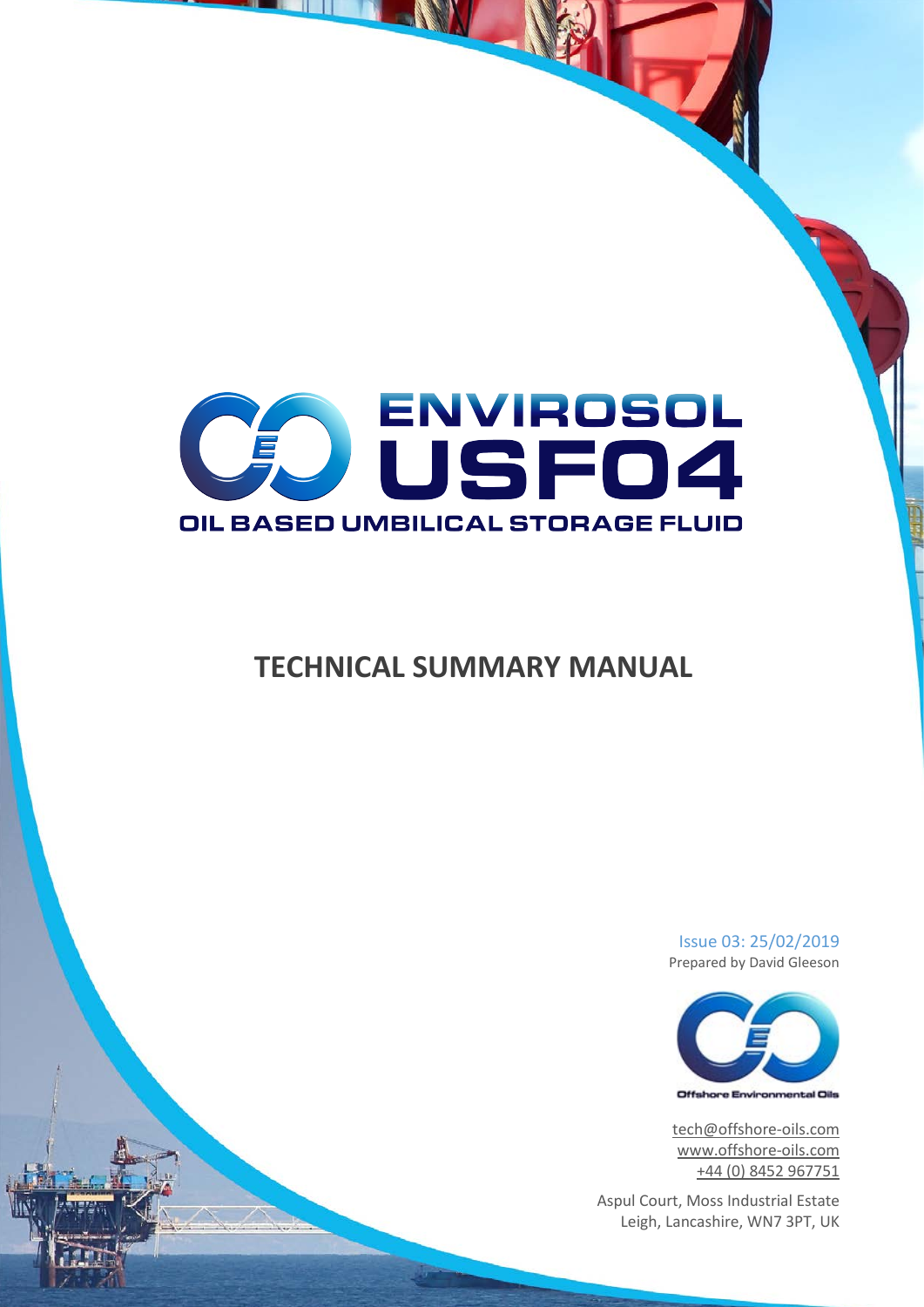

# <span id="page-1-0"></span>**1.0 REPORT OVERVIEW**

USF 04 is a low viscosity environmental oil based umbilical storage fluid offering maximum mixed fluid stability towards wellbore chemicals in aggressive HPHT (and less demanding) environments.

USF 04 can offer significant savings during umbilical commissioning due to its superior compatibility with SURF (Subsea, Umbilical, Riser, Flowline) chemicals and allows Operators increased flexibility to perform SURF chemical commissioning while off the critical path to first oil / gas.

USF 04 can also negate the need for Topside or Subsea intervention for the interface requirements to First Oil or for Future Extensions.

The high level of compatibility combined with outstanding stability, excellent health and safety properties and impressive environmental credentials makes USF 04 a compelling choice as a storage fluid across both thermoplastic and steel tube umbilicals.

USF 04 has undergone chemical compatibility testing far beyond any previous industry standards for USF's, including a wide range of temperatures and mix ratios and extended service related testing. Testing includes blockage flow tests and HPHT testing of mixtures to ensure stability in extreme situations and minimisation of potential issues in service.

USF 04 customers gain access to an extensive compatibility database which can offer further project cost savings by accessing data on chemical previously tested.

USF 04 is designed to have the lowest viscosity profile possible for an 'oil based' product as shown in the physical properties summary.

USF 04 is OCNS Class E with no substitution warnings in the UK and Yellow in Norway.

This data provides a broad technical review on the Technical Performance of USF 04 and will also demonstrate our commitment to producing superior products that offer a real technical and environmental advance for this market sector.

If you require more detailed results on any other aspect of product performance, please contact our technical team.

#### <span id="page-1-1"></span>**DOCUMENT REVISION HISTORY**

| <b>Issue</b> | <b>Revision</b> | <b>Issue Date</b> | <b>Authorised by</b> | <b>Position</b>        |
|--------------|-----------------|-------------------|----------------------|------------------------|
|              |                 | January 2017      | D. Gleeson           | <b>R&amp;D Manager</b> |
|              |                 | February 2018     | D. Gleeson           | <b>R&amp;D Manager</b> |
|              |                 | February 2019     | D. Gleeson           | <b>R&amp;D Manager</b> |

**Please note that this document is subject to revision on a regular basis. Please ensure you have the latest revision before using this data in applications of a critical nature**.

*Information given in this publication is based on Technical Data gained in our own and other laboratories and is believed to be true. However, if the material is used in conditions beyond our control, we can assume no liability for results obtained or damaged incurred through the application of the data present herein.*



Certificate No 2906- QMS-001

**2**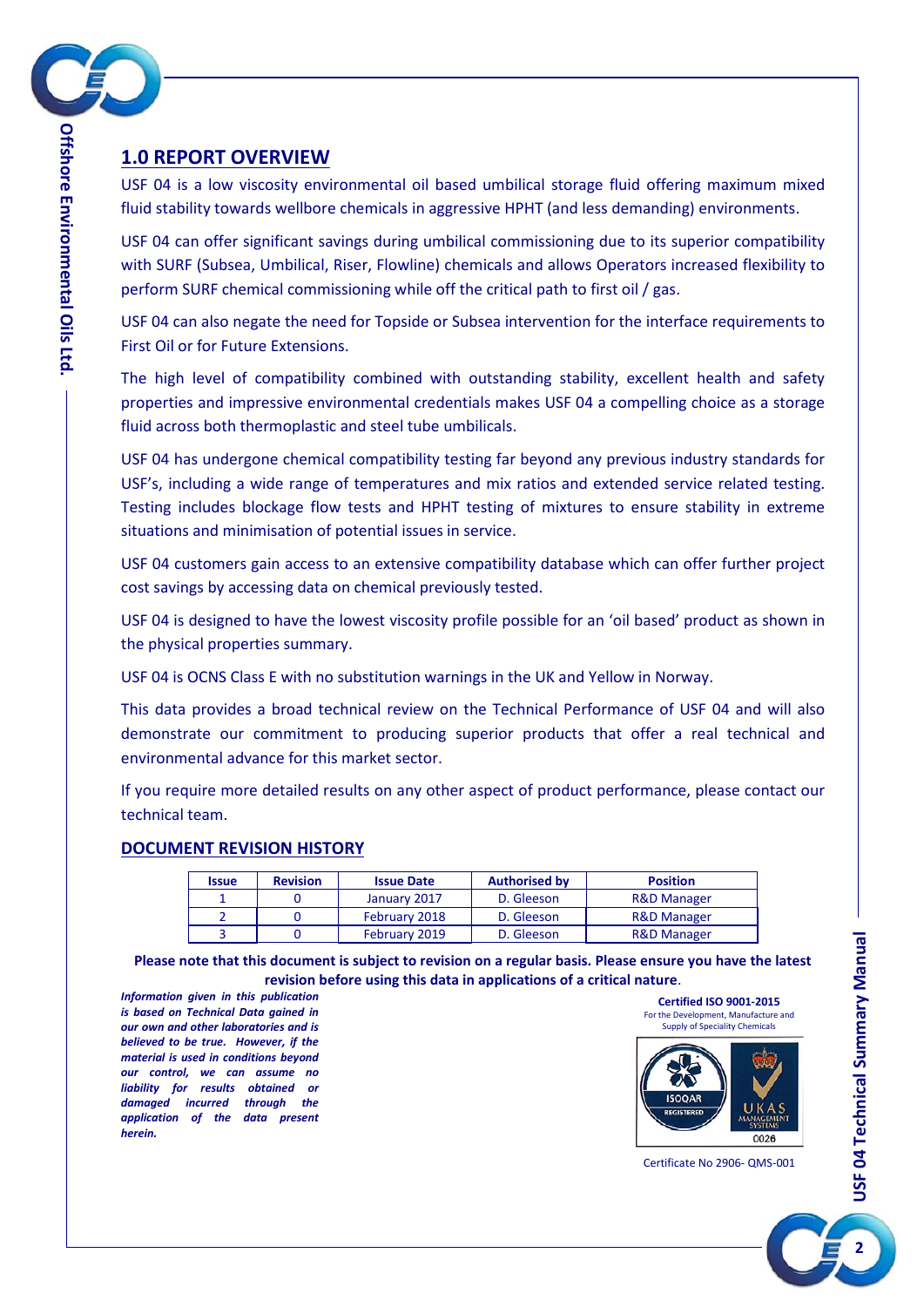

**Ltd.**

| <b>TABLE OF CONTENTS</b>                                  | Page                    |
|-----------------------------------------------------------|-------------------------|
| <b>1.0 Report Overview</b>                                | 2                       |
| <b>Document Revision History</b>                          | $\overline{\mathbf{2}}$ |
| <b>2.0 Physical Properties</b>                            | 4                       |
| 2.1 Physical Properties Summary                           | 4                       |
| 2.2 Physical Properties As a Function of Temperature      | 5                       |
| 2.3 Physical Properties as a function of Pressure at 4 °C | 5                       |
| <b>3.0 Product Testing.</b>                               | 5                       |
| 3.1 Low Temperature Stability                             | 5                       |
| 3.2 SURF Chemical Compatibility                           | 5                       |
| 3.3 SURF Chemical Compatibility Summary Table.            | 6                       |
| 3.4 Umbilical Compatiblity.                               | 7                       |
| 3.4.1 Thermoplastic Umbilical Compatibility               | 7                       |
| 3.4.2 Steel Line Umbilical Compatibility                  | 7                       |
| 3.5 Metal Compatibility                                   | 7                       |
| 3.6 Elastomer Compatibility                               | 8                       |
| <b>4.0 Some Materials to Avoid</b>                        | 9                       |
| <b>5.0 Fluid Cleanliness</b>                              | 9                       |
| <b>6.0 Packaging Options</b>                              | 9                       |

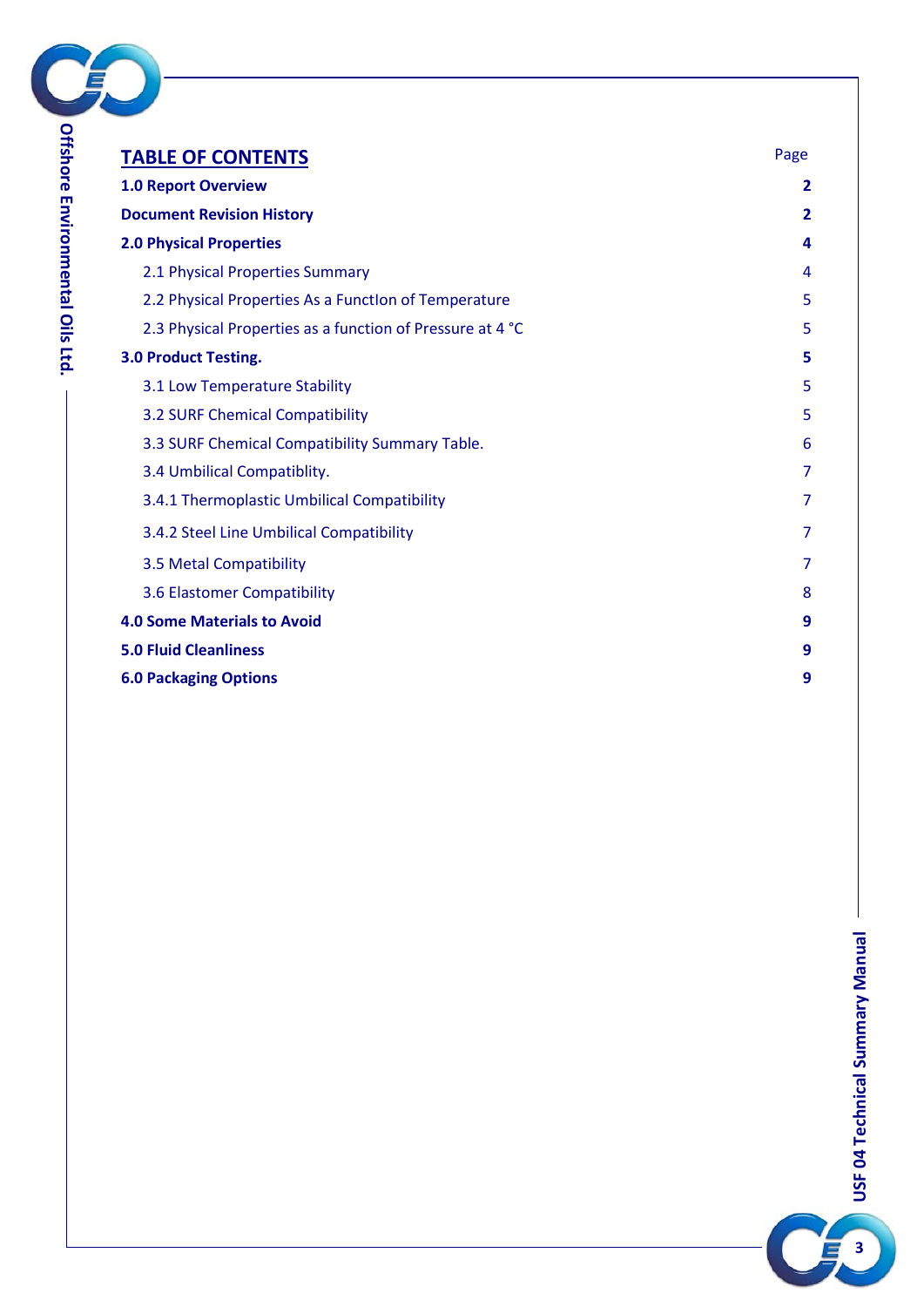

# <span id="page-3-0"></span>**2.0 PHYSICAL PROPERTIES**

#### <span id="page-3-1"></span>2.1 PHYSICAL PROPERTIES SUMMARY

| <b>Property</b>                                         | <b>USF 04</b>                                              | <b>Test Method</b>                                            |  |
|---------------------------------------------------------|------------------------------------------------------------|---------------------------------------------------------------|--|
| <b>Kinematic Viscosity (cSt)</b>                        |                                                            |                                                               |  |
| @ -20 °C                                                | 36.9                                                       | <b>ASTM D445</b>                                              |  |
| @ 20 °C                                                 | 6.5                                                        | IP71                                                          |  |
| @ 40 °C                                                 | 4.1                                                        | <b>ISO 3104</b>                                               |  |
| @ 80 °C                                                 | 1.8                                                        |                                                               |  |
| <b>Pour Point</b>                                       | $<$ -40 $^{\circ}$ C                                       | <b>IP15</b>                                                   |  |
| Specific Gravity (g cm <sup>-3</sup> )                  |                                                            |                                                               |  |
| $-20 °C$                                                | 0.844                                                      |                                                               |  |
| 20 °C                                                   | 0.820                                                      |                                                               |  |
| 40 °C                                                   | 0.810                                                      | <b>IP365</b>                                                  |  |
| 80 °C                                                   | 0.792                                                      |                                                               |  |
| <b>Appearance</b>                                       | Transparent, colourless / pale<br>yellow liquid            |                                                               |  |
| <b>Upper Temperature Stability</b>                      | 200 °C                                                     |                                                               |  |
|                                                         | 17/14/12                                                   | <b>ISO 4406</b>                                               |  |
| <b>Cleanliness Level</b><br>(Minimum)                   | NAS <sub>6</sub>                                           | <b>NAS 1638</b>                                               |  |
|                                                         | 6B/6C/6D/6E/6F                                             | <b>SAE AS4059</b>                                             |  |
| <b>Shell 4 Ball</b>                                     | <b>Mean Wear Scar</b><br>Diameter 0.870 mm                 | IP239/01 1 hour duration,<br>1475rpm<br>rotation, 30 kgf load |  |
| <b>Solubility in Water</b>                              | Insoluble                                                  |                                                               |  |
| <b>Solubility in Mineral / Crude Oil</b>                | Soluble                                                    |                                                               |  |
| <b>Coefficient of Thermal</b><br>Expansion $m^3/m^3$ °C | 0.0007                                                     |                                                               |  |
| <b>Mean Bulk Modulus</b>                                | $1.81x 109 Nm-2 (35.5 - 687 Bara)$                         |                                                               |  |
| <b>Mean Compressibility</b>                             | 56.7 x $10^{-6}$ bar <sup>-1</sup>                         |                                                               |  |
| <b>Flashpoint</b>                                       | 138 °C                                                     | <b>ASTM D92</b>                                               |  |
|                                                         | 0.763 MJ/m <sup>3</sup> K (0 – 25 °C)                      |                                                               |  |
|                                                         | 1.419 MJ/m <sup>3</sup> K (25 – 50 °C)                     |                                                               |  |
| <b>Specific Heat Capacity</b>                           | 1.234 MJ/m <sup>3</sup> K (50 – 75 °C)                     |                                                               |  |
|                                                         | 0.960 MJ/m <sup>3</sup> K (75 – 100 °C)                    |                                                               |  |
|                                                         | $0.131$ W/m <sup>-1</sup> K <sup>-1</sup> (Mean temp 0 °C) |                                                               |  |
|                                                         | 0.132 W/m <sup>-1</sup> K <sup>-1</sup> (Mean temp 25 °C)  |                                                               |  |
| <b>Thermal Conductivity</b>                             | $0.130 \text{ W/m}^{-1} \text{K}^{-1}$ (Mean temp 70 °C)   | <b>ISO 9301</b>                                               |  |
|                                                         | 0.128 W/m <sup>-1</sup> K <sup>-1</sup> (Mean temp 100 °C) |                                                               |  |

<span id="page-3-2"></span>Shell 4 Ball, COTE, flashpoint, specific heat capacity, thermal conductivity bulk modulus and compressibility testing were all conducted by independent laboratories.

Note the values reported here are typical values and do not constitute a specification.

**4**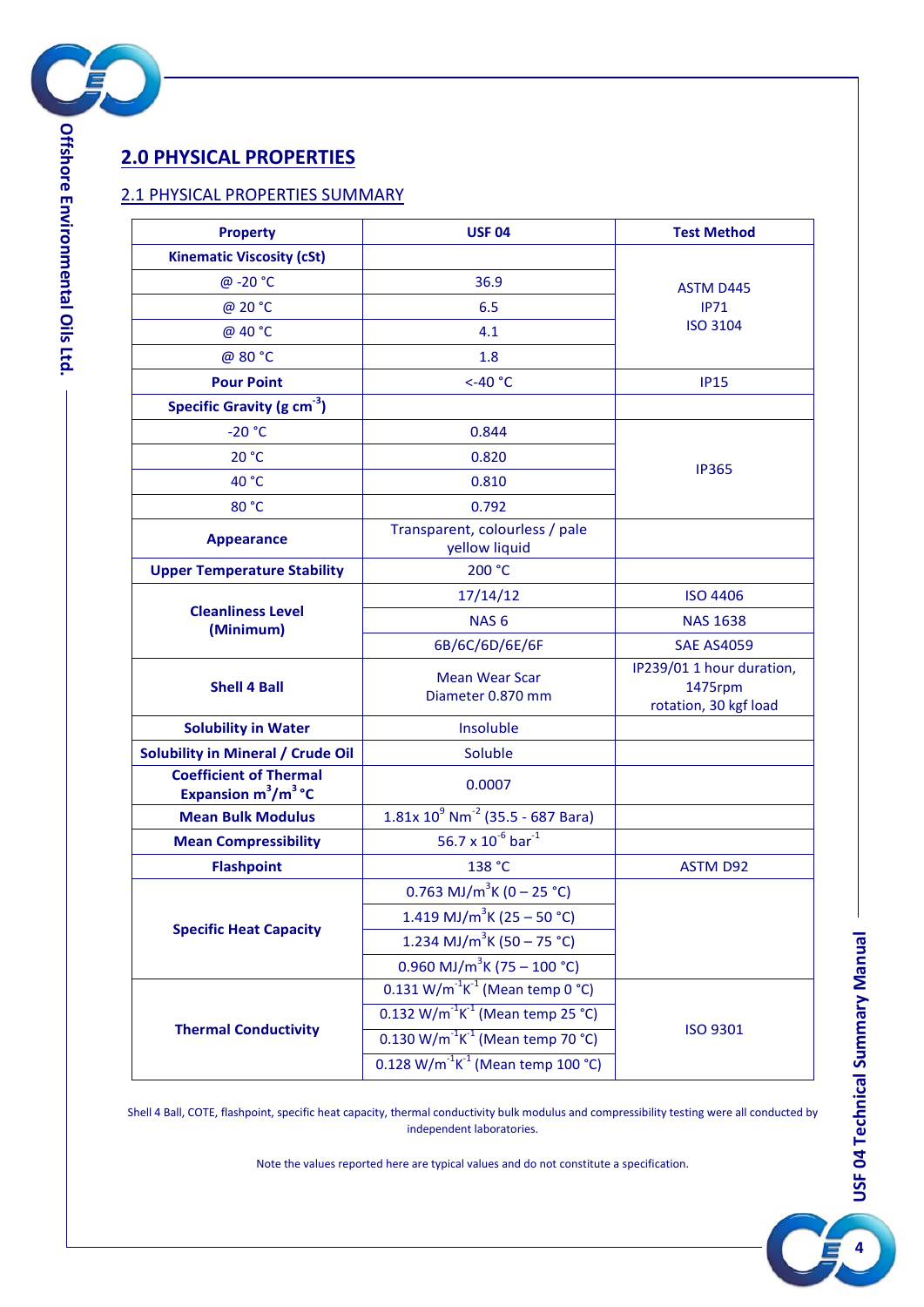

## 2.2 PHYSICAL PROPERTIES AS A FUNCTION OF TEMPERATURE

| Temperature / °C | Kinematic Viscosity / cSt | <b>Dynamic Viscosity / cP</b> | Density / $g \text{ cm}^{-3}$ |
|------------------|---------------------------|-------------------------------|-------------------------------|
| $-20$            | 37.40                     | 31.42                         | 0.840                         |
| $-15$            | 27.70                     | 23.20                         | 0.838                         |
| $-10$            | 20.80                     | 17.37                         | 0.835                         |
| $-5$             | 16.60                     | 13.82                         | 0.832                         |
| $\mathbf 0$      | 13.40                     | 11.12                         | 0.830                         |
| 5                | 10.50                     | 8.69                          | 0.827                         |
| 10               | 9.00                      | 7.43                          | 0.825                         |
| 15               | 7.90                      | 6.50                          | 0.822                         |
| 20               | 6.50                      | 5.33                          | 0.820                         |
| 25               | 5.50                      | 4.50                          | 0.818                         |
| 30               | 4.80                      | 3.91                          | 0.815                         |
| 35               | 4.30                      | 3.50                          | 0.813                         |
| 40               | 3.90                      | 3.16                          | 0.810                         |
| 45               | 3.58                      | 2.89                          | 0.808                         |
| 50               | 3.23                      | 2.60                          | 0.806                         |
| 60               | 2.60                      | 2.08                          | 0.801                         |
| 70               | 2.35                      | 1.87                          | 0.796                         |
| 80               | 1.90                      | 1.50                          | 0.792                         |

#### <span id="page-4-0"></span>2.3 PHYSICAL PROPERTIES AS A FUNCTION OF PRESSURE AT 4 °C

| Pressure /<br>(bara) | <b>Bulk Modulus</b><br>$x 10^9 / N m^{-2}$ | <b>Instantaneous</b><br>Compressibility $x 10^{-6}$ bar | <b>Relative Volume</b> | <b>Dynamic Viscosity</b><br>' cP | <b>Density</b><br>/ ${\sf g}$ cm $^3$ |
|----------------------|--------------------------------------------|---------------------------------------------------------|------------------------|----------------------------------|---------------------------------------|
| 1.1                  | 1.55                                       | 64.6                                                    | 1.0000                 | 8.69                             | 0.827                                 |
| 35.5                 | 1.69                                       | 59.3                                                    | 0.9978                 | 8.80                             | 0.829                                 |
| 70.0                 | 1.72                                       | 58.3                                                    | 0.9957                 | 9.22                             | 0.831                                 |
| 138.9                | 1.75                                       | 57.2                                                    | 0.9918                 | 10.34                            | 0.834                                 |
| 276.8                | 1.78                                       | 56.1                                                    | 0.9840                 | 13.35                            | 0.840                                 |
| 414.7                | 1.80                                       | 55.6                                                    | 0.9764                 | 17.08                            | 0.847                                 |
| 552.6                | 1.81                                       | 55.3                                                    | 0.9690                 | 21.37                            | 0.853                                 |
| 687.0                | 1.81                                       | 55.2                                                    | 0.9619                 | 26.14                            | 0.860                                 |

# <span id="page-4-1"></span>**3.0 PRODUCT TESTING.**

#### <span id="page-4-2"></span>3.1 LOW TEMPERATURE STABILITY

USF04 has undergone stability testing at low temperatures based on the procedures laid out in API 17F and is considered suitable for use as low as -40 °C as shown in the 3 months' data below.

| Aging                 | Aging       | Appearance (relative to unused fluid - at test    | Appearance (relative to unused fluid -            |
|-----------------------|-------------|---------------------------------------------------|---------------------------------------------------|
| <b>Temperature</b>    | <b>Time</b> | temperature)                                      | warmed too ambient)                               |
| <b>Initial Sample</b> | <b>None</b> | Clear and bright, colourless / pale yellow liquid | Clear and bright, colourless / pale yellow liquid |
| $+5 °C$               | 3 months    | Clear and bright, colourless / pale yellow liquid | Clear and bright, colourless / pale yellow liquid |
| $-25 °C$              | 3 months    | Clear and bright, colourless / pale yellow liquid | Clear and bright, colourless / pale yellow liquid |
| $-40 °C$              | 3 months    | Clear and bright, colourless / pale yellow liquid | Clear and bright, colourless / pale yellow liquid |

#### <span id="page-4-3"></span>3.2 SURF CHEMICAL COMPATIBILITY

USF 04 has been tested for compatibility with a range of SURF (Subsea, Umbilical, Riser, Flowline) chemicals at 5, 20 and 70 °C in mixing ratios of 90:10; 75:25; 50:50; 25:75; and 10:90 for 4 weeks.

Extended compatibilities including comparative flow testing through a small orifice (<1 mm) before and after aging at 120 °C for mixing ratios of 90:10; 50:50; and 10:90 for 4 weeks have been undertaken to ensure stability in extreme situations and minimisation of potential issues in service.

Selected fluid mixtures (50:50%v/v) have undergone compatibilities including comparative flow testing through a small orifice (<1 mm) before and after aging at 150 °C and 1037 Bar for 4 weeks.

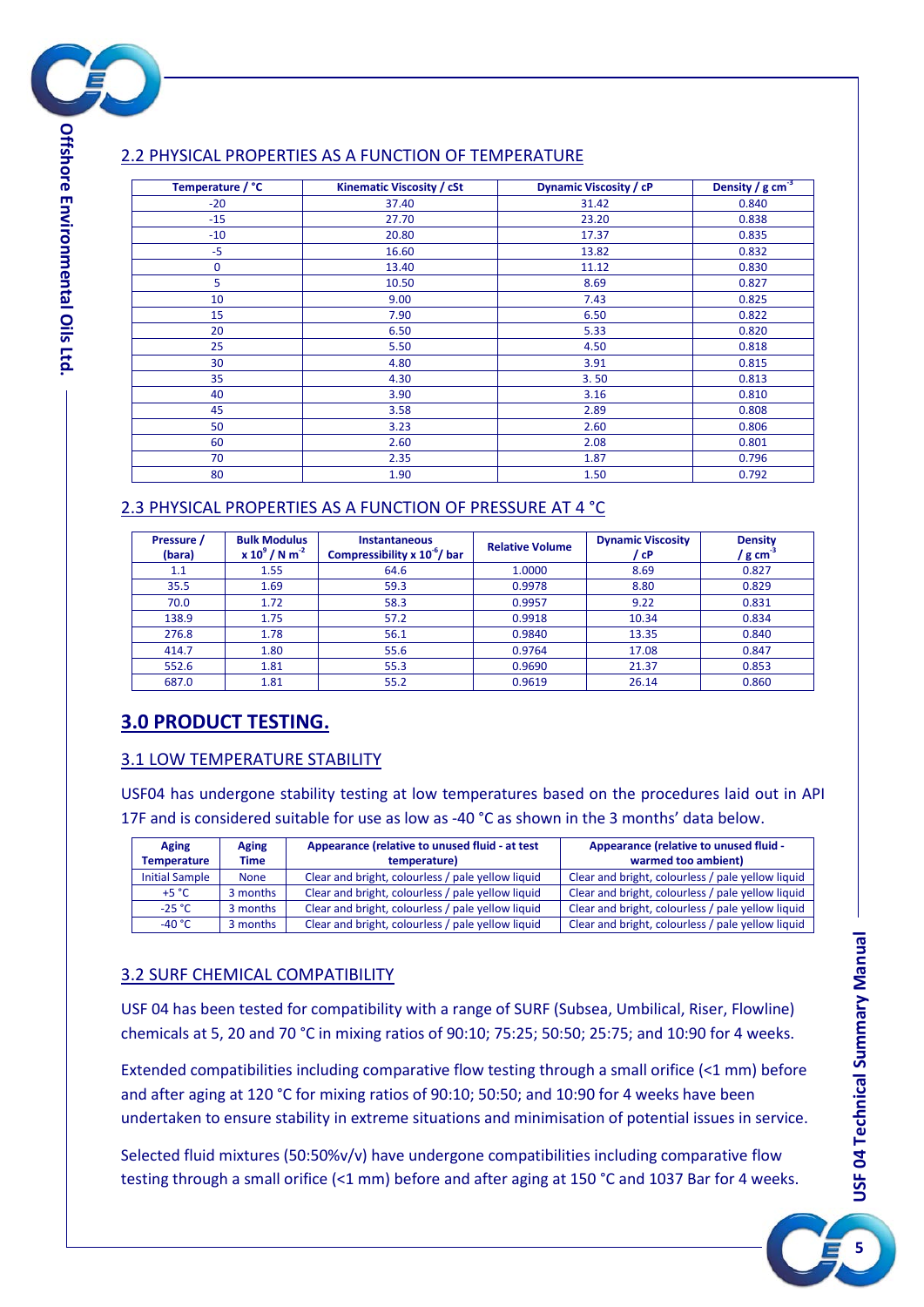

#### **SURF Chemical Compatibility Testing Completed 5 °C 1 bar 20 °C 1 bar 70 °C 1 bar 120 °C 1 bar 150 °C 1037 Bar Brines** Synthetic Sea Water **Synthetic Sea Water**  $\checkmark$   $\checkmark$   $\checkmark$   $\checkmark$   $\checkmark$   $\checkmark$   $\checkmark$ Caesium Formate Brine <u>→ Caesium Formate Brine</u> Potassium Formate Brine **Andrew Contract Contract Contract Contract Contract Contract Contract Contract Contract Contract Contract Contract Contract Contract Contract Contract Contract Contract Contract Contract Contract C** Sodium Formate Brine **and all set of the set of the set of the set of the set of the set of the set of the set o** Sodium Bromide Brine **Solid Report Following Solid Report Following Solid Report Following Solid Report Following Solid Report Following Solid Report Following Solid Report Following Solid Report Following Solid Report Fol** Sodium Chloride Brine **Value of Article Contact Contact Article Contact Contact Contact Contact Contact Contact Contact Contact Contact Contact Contact Contact Contact Contact Contact Contact Contact Contact Contact Contac** Potassium Chloride Brine **Provide Brine** and American Chloride Brine and American Chloride Brine and American Ch Calcium Bromide Brine **Calcium Bromide Brine** Calcium Chloride Brine<br>
Ting Promide Brine<br>
Ting Promide Brine Zinc Bromide Brine Calcium Bromide / Calcium Chloride brine <del>V</del> √ V Zinc Bromide / Calcium Bromide brine Zinc & Calcium Bromide, Calcium Chloride Brine **Solvent / Base Chemicals** Methanol Ethanol (√ | √ | √ | √ 1-propanol  $\checkmark$   $\checkmark$   $\checkmark$   $\checkmark$   $\checkmark$ Isopropanol 50/50% w/w MEG/Water Monoethylene Glycol and a series of the series of the series of the series of the series of the series of the series of the series of the series of the series of the series of the series of the series of the series of the DiEthylene Glycol (DEG)  $\checkmark$   $\checkmark$   $\checkmark$   $\checkmark$ Triethylene Glycol and the state of the Clinical Contractivities of the Clinical Contractivities of the Clinical Contractivities of the Clinical Contractivities of the Clinical Contractivities of the Clinical Contractiviti Tetraethylene Glycol Butyl DiGlycol (BDG) Diesel Kerosene Toluene Xylenes **Hydraulic Fluid** Brayco Micronic SV/3 CLEO  $HDEO<sup>EP</sup>$  and  $V$  and  $V$  and  $V$  and  $V$  and  $V$ Castrol Transaqua HT2 Oceanic HW443R Oceanic HW540 V V V V V Oceanic HW540E Oceanic HW740R Pelagic 100  $\checkmark$   $\checkmark$   $\checkmark$   $\checkmark$   $\checkmark$ **Other Chemicals** N-Methyl Pyrrolidinone Glutaldehyde Solution (25% in water)  $\begin{array}{c|c}\n\downarrow & \downarrow \\
\downarrow & \downarrow\n\end{array}$ Wacker AP200 Silicone Oil 4-dodecylbenzene sulphonic acid<br>Acetic Acid Acetic Acid Acetic Acid<br>
Formic Acid<br>
Formic Acid Formic Acid  $\begin{array}{c|c|c|c|c|c|c|c|c} \hline \text{Formic } \text{Acid} & \checkmark & \checkmark & \checkmark & \checkmark \\ \hline \text{method} & \text{phosphonium sulfate} & \checkmark & \checkmark & \checkmark & \checkmark \\ \hline \end{array}$ Tetrakis hydroxy methyl phosphonium sulfate<br>
Imonene  $\frac{1}{\sqrt{1-\frac{1}{2}}}\sqrt{1-\frac{1}{2}}$ Inhibex 501

### <span id="page-5-0"></span>3.3 SURF CHEMICAL COMPATIBILITY SUMMARY TABLE.

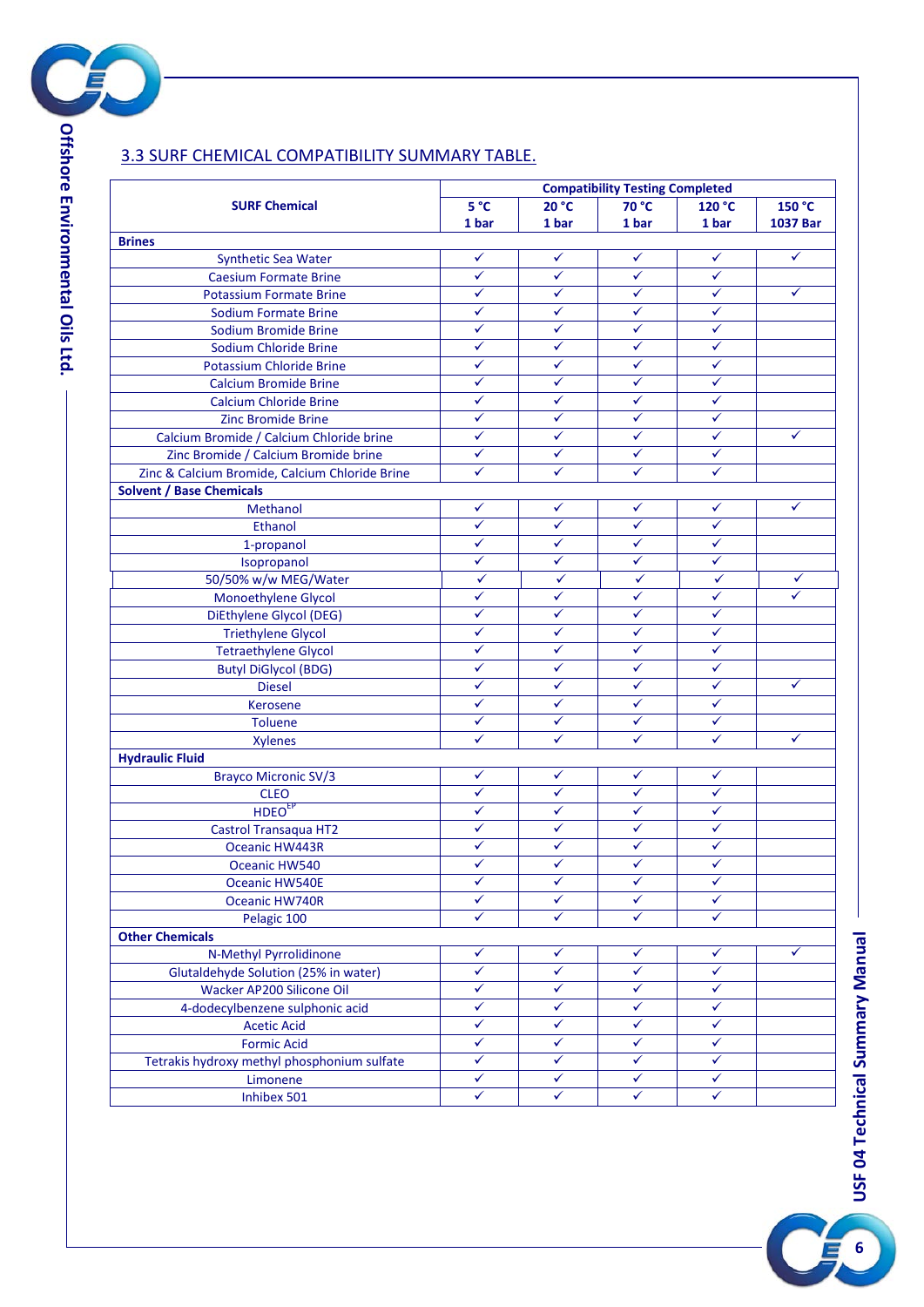

### <span id="page-6-0"></span>3.4 UMBILICAL COMPATIBLITY.

#### <span id="page-6-1"></span>3.4.1 Thermoplastic Umbilical Compatibility

USF04 has undergone independent testing at SFS (Subsea Fluid Services) to confirm compatibility with Nylon 11 and PermaLiner Hoses manufactured by Oceaneering when tested in accordance with ISO 13628-5 (2009) specifically: -

- Nylon 11 was tested to 5000psi in cyclic pressure tests at 40 °C for 30 days.
- Oceaneering PermaLiner hose was tested to 5000psi in cyclic pressure tests at 40 °C for 30 days.

No failures occurred in any of the samples during the cyclic pressure tests, and the hoses were then further evaluated by Oceaneering including a burst test and were confirmed as fully compatible under normal operational conditions. A compatibility statement is available on request.

USF04 has been shown to be compatible with a several grades of Umbilical liner materials in testing based on the API 17F specification with the results after aging at 70 °C for 3 months namely

#### <span id="page-6-2"></span>3.4.2 Steel Line Umbilical Compatibility

USF04 has been shown to be compatible with a several grades of Steel Line Umbilical materials in testing based on the API 17F specification with the results after aging at 70 °C for 3 months namely

#### <span id="page-6-3"></span>3.5 METAL COMPATIBILITY

USF04 has been shown to be compatible with a wide range of metals in testing based on API 17F.

#### **Metals compatibility after 12 weeks immersed in USF04 at 70 °C**

| 6% Ni Bonded Tungsten Carbide      | A182 F53 (UNS 32750 Super Duplex)  | <b>Mild Steel</b>             |
|------------------------------------|------------------------------------|-------------------------------|
| 9Cr1Mo Alloy 18-22C                | A182 F55 (UNS S32760 Super Duplex) | Monel Alloy 400               |
| 10% Ni Bonded Tungsten Carbide     | Brass CZ101 (UNS C22000)           | <b>Monel Alloy K500</b>       |
| $17 - 4 - PH$                      | Brass CZ102 (UNS C23000)           | <b>MP35N</b>                  |
| AICNC10                            | Brass CZ106 (UNS C26000)           | Nitronic 50                   |
| AISI A29 4340                      | Brass CZ108 (UNS C27200)           | Phosphor Bronze PB102         |
| <b>AISI A350 LF2</b>               | Brass CZ120 (UNS C37700)           | <b>Silicon Nitride</b>        |
| <b>AISI 410</b>                    | <b>Brass (UNS C46400)</b>          | <b>Stainless Steel 304</b>    |
| <b>AISI 420</b>                    | BS 735A50 (Spring Steel)           | <b>Stainless Steel 316</b>    |
| <b>AISI 440C</b>                   | <b>Chrome Core</b>                 | <b>Stainless Steel 316 Ti</b> |
| AISI 515-60 (UNS K02401)           | Copper                             | <b>Stainless Steel 416</b>    |
| AISI 1040                          | CuAl10Ni                           | <b>Stainless Steel 431</b>    |
| AISI 4130                          | <b>DGS1043</b>                     | <b>SIS 2387 (OEM)</b>         |
| AISI 4140                          | Duplex 9490                        | <b>Super Duplex AM8831</b>    |
| AISI 6150                          | Elgiloy                            | Super Duplex UNS S32750       |
| Alloy 450                          | Inconel 625                        | Super Duplex UNS S32760       |
| <b>Aluminium Bronze ASTM B418</b>  | Inconel 718                        | <b>Titanium</b>               |
| <b>Aluminium Bronze HM9843</b>     | Inconel 725 GV50H                  | Toughmet 3 AT110 (UNS C72900) |
| Aluminium Bronze (UNS C63000)      | Inconel 825                        | <b>Umbilical TP19D</b>        |
| A182 F22 (UNS K21590)              | <b>KR16</b>                        | Tungum (UNS C69100)           |
| A182 F51 (UNS S31803 Super Duplex) | <b>Kvaernar Umbilical</b>          | Zirconia                      |

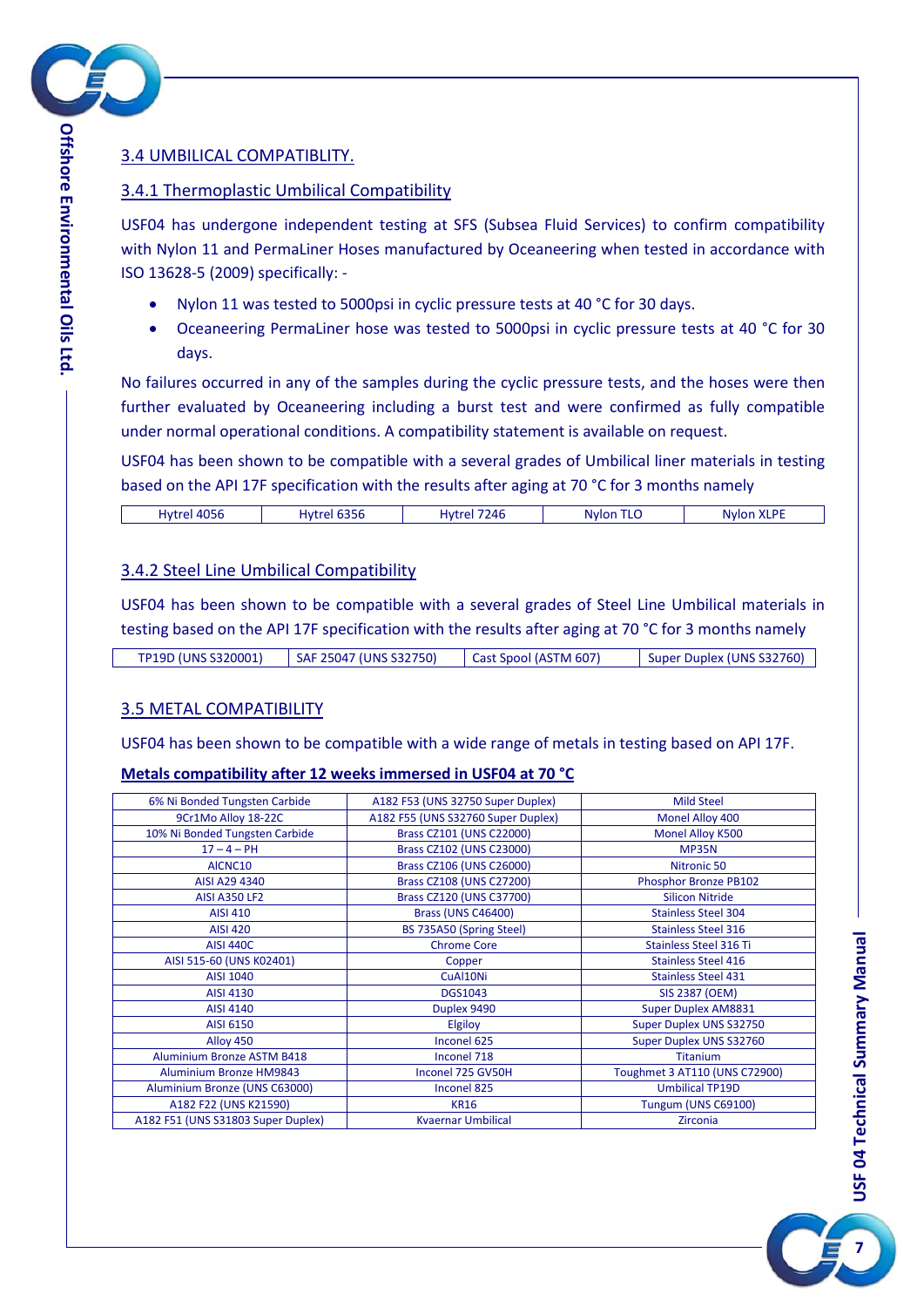

| 36CrNiMo4 (OEM)                   | Molycoat D-7409 (CWST)                    | <b>Xylan 1052</b>                |
|-----------------------------------|-------------------------------------------|----------------------------------|
| <b>Electroless Nickel Plated</b>  | Niklad ELV811 Coated A182 F22             | <b>Xvlan 1212</b>                |
| Everslik 1201 (OEM Specification) | Sermagard 1105 (CWST)                     | <b>Xylan 1213</b>                |
| Everslik 1201 (CWST)              | Sermagard 1105 + 1280 (OEM Specification) | <b>Xylan 1400</b>                |
| Everslik 1201/1301 (CWST)         | Sermagard 1105 + Everslik 1201 (CWST)     | <b>Xylan 1424</b>                |
| Everslik 1301 (CWST)              | Sermagard 1105 + Everslik 1201            | Zinc Phosphate Coated Mild Steel |
| Inconel 718 Gold Coated           | + Xylan 1400 (CWST)                       | <b>Zinc Coated Washer</b>        |
| Inconel 725 Silver Coated         | <b>Xvlan 1014</b>                         |                                  |

#### <span id="page-7-0"></span>3.6 ELASTOMER COMPATIBILITY

USF04 has been shown to be compatible with a range of elastomers in testing based on the API 17F specification with the results after aging at 70 °C for 3 months as tabulated below.

USF04 has been found to be incompatible with silicone and EPDM materials tested to date, which is typical for these types of fluids.

#### **Elastomer compatibility at 70 °C for USF04**

| AC 103N (Accuseal)                       | HNBR 8026 (Pimseal)                           | <b>PEEK 1000 (OEM)</b>                   |
|------------------------------------------|-----------------------------------------------|------------------------------------------|
| AC 124 (Accuseal)                        | HNBR 8097 (Pimseal)                           | PEEK W4685 (Parker)                      |
| AC 155 (Accuseal)                        | HNBR KB163 90 Shore A (Parker)                | PEEK W4738 (Parker)                      |
| AC 157 (Accuseal)                        | HNBR N4007 90 Shore A (Parker)                | <b>Polypropylene (Direct Plastics)</b>   |
| AC 173 (Accuseal)                        | Hytrel 4056 (Du Pont)                         | Polyurethane (OEM)                       |
| Acetal (OEM)                             | Hytrel 6356 (Du Pont)                         | POM (polyoxymethylene) (OEM)             |
| Arlon 1555 (Greene Tweed)                | Hytrel 7246 (Du Pont)                         | PTFE (OEM)                               |
| AWC 800 Thermoset Polyurtehane           | NBR K09G 90 Shore A (Pimseal)                 | PTFE (25% Carbon Filled) (OEM)           |
| (Chesterton Customseal)                  | <b>NBR N107-90 (Parker)</b>                   | <b>PVC (Direct Plastics)</b>             |
| <b>BAM E014 FKM2</b>                     | <b>NBR N229-50 (Parker)</b>                   | S12 P1 Bladder (EPE Italiana)            |
| <b>BAM-E015 HNBR</b>                     | <b>NBR N300-90 (Parker)</b>                   | Turcon M12 (Trelleborg)                  |
| Carbon Fibre (Carbon Fibre Seal Company) | NBR N552-90 90 Shore A (Parker)               | Turcon T05 (Trelleborg)                  |
| Chemraz 510 (Green Tweed)                | <b>NBR N702-90 (Parker)</b>                   | Turcon T12 (Trelleborg)                  |
| Chemraz 600 (Green Tweed)                | <b>NBR N756-75 (Parker)</b>                   | Turcon T19 (Trelleborg)                  |
| DPU BD57 Polyurethane (DMR Seals)        | <b>NBR N1059-90 (Parker)</b>                  | <b>Turcon T29 Step Seal (Trelleborg)</b> |
| FFKM PFR06HC 90 Shore A (Solvay)         | NBR N1173 (Parker)                            | Turcon T40 (Trelleborg)                  |
| FFKM PKR95HT 90 Shore A (Solvay)         | NBR N4274 Polypak (Parker)                    | Turcon T42 (Trelleborg)                  |
| <b>FKM 90 (NMC)</b>                      | NBR N7022 70 Shore A (Trelleborg)             | Turcon T46 (Trelleborg)                  |
| FKM FOR 7352 91 Shore A (Solvay)         | NBR N7023 70 Shore A (Trelleborg)             | Turcon T51 (Trelleborg)                  |
| FKM FOR 9381 92 Shore A (Solvay)         | NBR 8021 (Pimseal)                            | Ultra High Molecular Weight Polyethylene |
| FKM P757 92 Shore A (Solvay)             | NBR 8095 (Pimseal)                            | (UHMWPE)                                 |
| FKM P959 93 Shore A (Solvay)             | NBR 8100 (Pimseal)                            | Viton 8006 (Pimseal                      |
| FKM PL855 91 Shore A (Solvay)            | NBR N9002 90 Shore A (Trelleborg)             | Viton 8096 (Pimseal)                     |
| FKM VBR X856 90 Shore A (Clwyd)          | NBR PB80 80 Shore A (James Walker)            | Viton 8101 (Pimseal)                     |
| FKM V70GA 70 Shore A (Trelleborg)        | <b>NBR70 K6 (GAPI Compounds)</b>              | Viton Extreme 90 Shore A (Clwyd)         |
| FKM VPL85540 92 Shore A (Solvay)         | <b>NBR 70 (NMC)</b>                           | Viton FR20-70 (James Walker)             |
| FKM VPL 85730 91 Shore A (Solvay)        | Nylon TLO (OEM)                               | Viton V747-75 (Parker)                   |
| FKM PL958 91 Shore A (Solvay)            | Nylon XLPE (OEM)                              | Viton V858-95 (Parker)                   |
| Fluoroloy Q9 (Saint Gobain Seals)        | Orkot TXM C338 (Trelleborg)                   | Viton V9T20 (Trelleborg)                 |
| Flourel (Parker)                         | Orkot C380 (Trelleborg)                       | XNBR N4263 Polypak (Parker)              |
| Geolast 703-45 Thermoplastic Vulcanizate | Orkot TLM (Trelleborg)                        | Zurcon Z25 (Trelleborg)                  |
| (Exxon Mobil)                            | <b>Orkot TXMM (Trelleborg)</b>                | Zurcon Z43 (Trelleborg)                  |
| Hallite 53                               | PEEK 450G (Victrex)                           | Zurcon Z52 (Trelleborg)                  |
| Hallite T506                             | PEEK 450CA30 (30% Carbon Filled)<br>(Victrex) | Zurcon Z80 (Trelleborg)                  |

*Please note that while testing based on API 17F (Annex C) is considered one of the most robust standard elastomer testing regimes available, this does not qualify elastomers for use at 70 °C and is instead an accelerated screen test to provide compatibility information at typical storage and operational temperatures. To be more specific, in line with the Arrhenius rate equation, testing for 3 months at 70 °C provides an accelerated compatibility profile covering up to 2 years at 40°C during storage, and 20+ years at seabed temperatures. If materials are to be used at temperatures above 40°C for periods in excess of 2 years, then further testing at elevated temperatures would be recommended to confirm compatibility.*